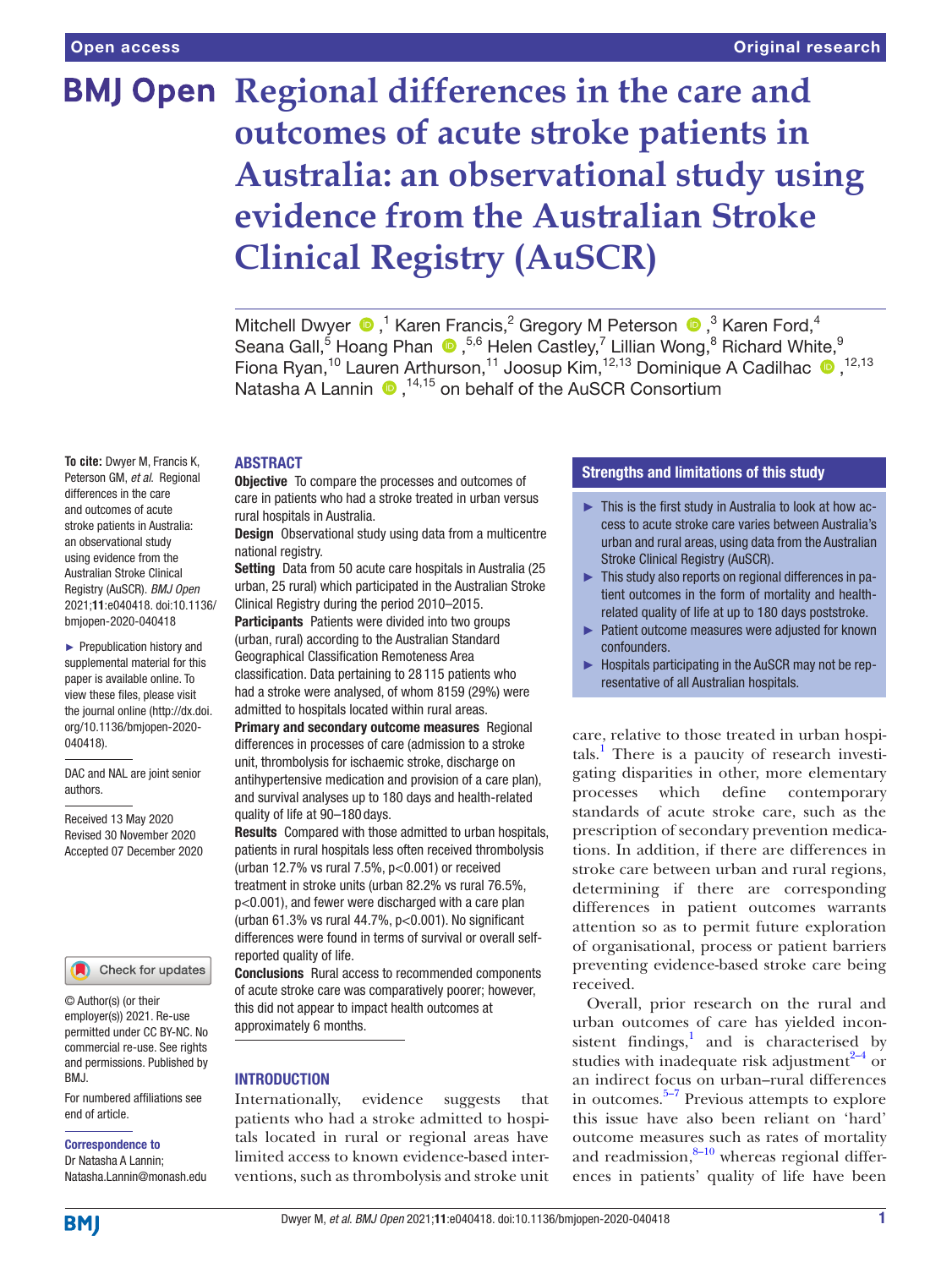rarely investigated.<sup>1112</sup> Given this knowledge gap, the aim of this study was to compare the processes of care and outcomes for patients who had a stroke treated in urban compared with rural hospitals.

## **METHODS**

### Study design

We undertook a multicentre observational cohort study of adults admitted to hospital who had acute stroke using linked data from the Australian Stroke Clinical Registry (AuSCR) (see protocol<sup>[13](#page-6-5)</sup> and <www.auscr.com.au>). The AuSCR is used to monitor processes of care provided to, and the outcomes of, individuals hospitalised with acute stroke or transient ischaemic attacks (TIAs) in Australian hospitals primarily for quality improvement and benchmarking activities.<sup>13</sup> Cases are entered prospectively in the AuSCR based on clinical diagnosis of stroke during admission. Case ascertainment is checked annually using International Classification of Diseases-10 discharge codes obtained from the hospital administrative system and compared with the cases entered in the registry at each hospital. A complete list of coinvestigators and other contributors to the AuSCR is found in [online supplemental file 1.](https://dx.doi.org/10.1136/bmjopen-2020-040418) Death information (date and cause) from Australia's National Death Index is routinely linked to the AuSCR by the Australian Institute of Health and Welfare.<sup>14</sup> For this study, we used data from all  $50$ hospitals that submitted data to the AuSCR from January 2010 to December 2015. Patients diagnosed with TIAs were excluded from the analyses as these individuals are unlikely to require the care processes of interest in this study. As of 2015, the 50 hospitals covered by the AuSCR accounted for approximately 46% of all Australian hospitals receiving  $\geq 50$  stroke admissions per annum.<sup>15</sup> Selection bias is minimised in the AuSCR by use of an 'opt-out' approach when recruiting participants, whereby all eligible patients are registered unless they or their next of kin nominates to have their data excluded.<sup>13</sup> The proportion of cases who opt out from the registry is <3% in urban and rural hospitals. Patients who did not opt out of the registry and who were discharged from hospital following their stroke were followed up by trained research staff between 90 and 180 days after their index admission (ie, the first registered event in AuSCR). This process uses a modified Dillman protocol, $16$  whereby two attempts are made to contact patients by post prior to an attempt by telephone.<sup>[17](#page-6-9)</sup>

Process of care data collected in AuSCR up to 2015 were admission to a stroke unit, thrombolysis (ischaemic stroke only), discharge on antihypertensive medication and provision of a care plan. Care plans are developed with the patient and family if discharged from acute care directly to the community (ie, to a home setting or institutional residential aged care and not transferred to another hospital, ie, for rehabilitation). This is not the discharge summary written by hospital clinicians for the primary care doctor; the discharge care plan should

include information to improve the transition to home, such as arrangements for community support services, information on risk factor management, equipment to be purchased and follow-up appointments. Hospitals located in the state of Queensland also collected four additional variables: time to first mobilisation, dysphagia screen, aspirin within 48 hours and being discharged on antiplatelets or antithrombotics in case of an ischaemic event. Indicator data with responses of no, unknown or missing were recoded as negative (the proportion of missing data ranged from  $\langle 1\% \text{ to } 5.05\% \rangle$ . Regional differences in patient mortality were assessed using intervals of 7, 30, 90 and 180 days.

Participants' health-related quality of life (HRQoL) data were collected at 90–180days of follow-up using the EuroQoL-5 Dimension-3 Level (EQ-5D-3L) instrument.<sup>[18](#page-6-10)</sup> Respondents were asked to report their health status in five domains (mobility, self-care, usual activities, pain or discomfort, and anxiety or depression), with each domain having three possible responses (no problems, some problems and extreme problems). Respondents used a Visual Analogue Scale (VAS) to rate their overall perceived health from 0 to 100, with 0 being the worst imaginable health state and 100 the best imaginable health state.<sup>[18](#page-6-10)</sup> The VAS was coded as 0 for individuals who had died within the follow-up period.

#### Statistical analysis

The primary exposure variable of interest was classification of hospital (urban vs rural), and the primary outcomes were survival analyses up to 180 days and HRQoL as assessed on the EQ-5D-3L. Hospitals were divided into categories of 'urban' or 'rural' based on their classification under the Australian Standard Geograph-ical Classification Remoteness Area (ASGC-RA) system.<sup>[19](#page-6-11)</sup> The ASGC-RA system classifies areas into five categories: major cities, inner regional, outer regional, remote or very remote.[19](#page-6-11) For the purpose of this study, hospitals located in ASGC-RA category 1 (ie, major cities) were regarded as 'urban', while those in categories 2 or above were regarded as 'rural'. Interactive maps with overlays of the remoteness area categories can be accessed via the Australian Bureau of Statistics website.<sup>20</sup> The majority of hospitals (>95%) that contribute data to AuSCR are funded under the public healthcare scheme. Participants' baseline characteristics were compared between regions using  $\chi^2$  tests for categorical data and Wilcoxon rank-sum tests for continuous variables. Care processes were expressed as the proportion of eligible patients who received each form of care and were analysed by location (urban or rural) using  $\chi^2$  tests. Participants' responses to the EQ-5D-3L instrument were expressed as the number of individuals who encountered problems with each domain, with 'some problems' and 'extreme problems' being recoded into one category. Regional differences within each domain were then analysed using  $\chi^2$  tests.

Cox proportional hazards regression analysis was conducted to assess deaths within 7, 30, 90 and 180 days.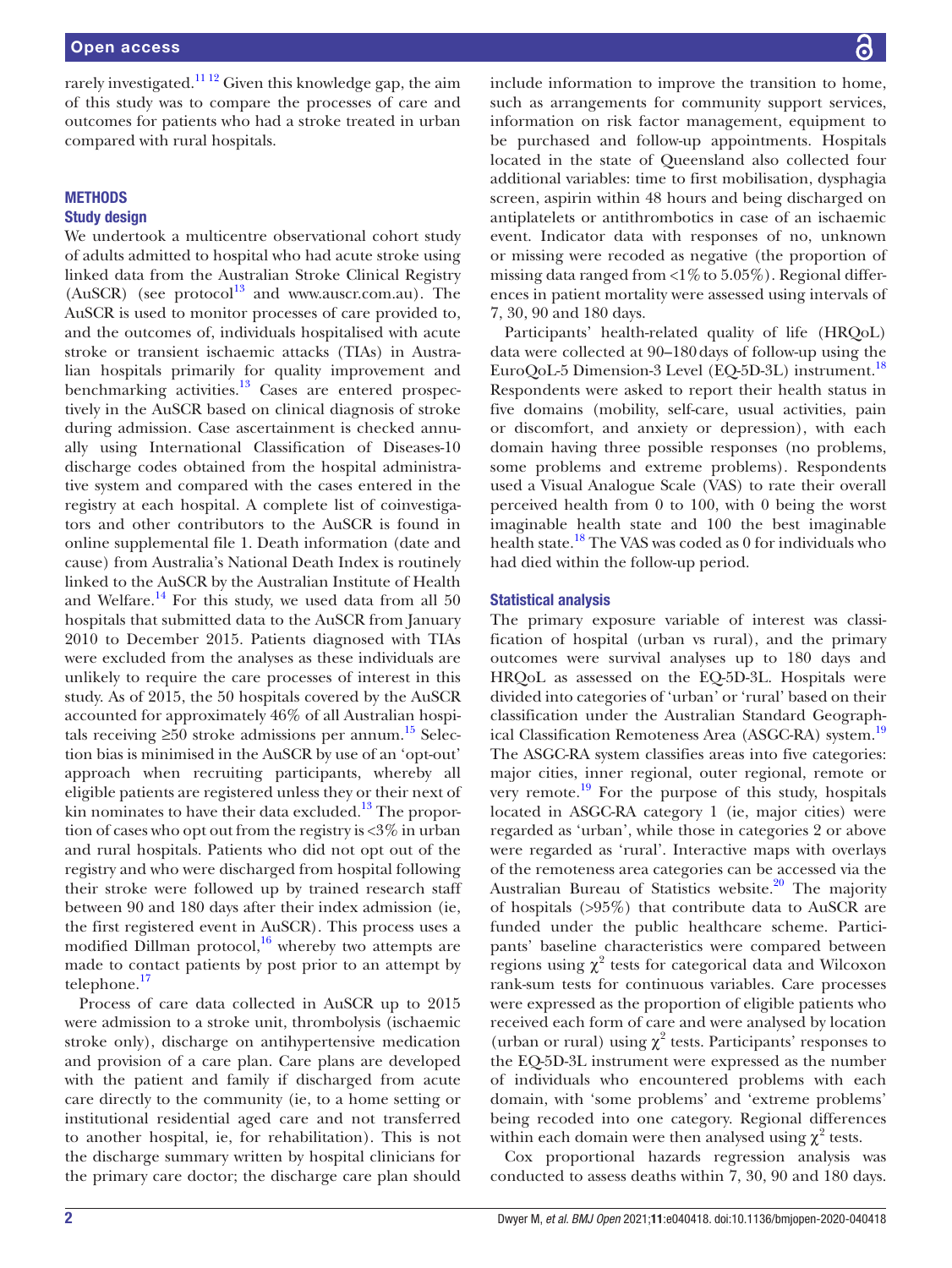Logistic regression was used to assess regional differences in each of the EQ-5D-3L domains. Models were adjusted for age, sex, year of admission, state, type of stroke, ability to walk on admission (as a validated measure of stroke severity) $^{21}$  and socioeconomic status (SES) using the Index of Relative Socio-economic Advantage and Disadvantage.<sup>22</sup> Each regression model also accounted for interhospital transfers, in-hospital stroke and whether the individual received treatment in a stroke unit. Patient clustering was adjusted for directly in each of our models to account for correlation between patients admitted to the same hospital. A sensitivity analysis was undertaken using data sets where interhospital transfers were excluded to assess the potential impact of this variable on patient outcomes. Data were analysed using Stata/SE V.12.<sup>23</sup>

#### Patient and public involvement

Patients and/or the public were not directly involved in the design, recruitment or implementation of the study. Consumer representatives are members of the AuSCR Steering Committee, and regular reviews by consumers of the AuSCR documents (policies and reports) are undertaken.

#### RESULTS

Between 2010 and 2015, 28 115 episodes of care from 50 hospitals were registered in the AuSCR. Of these episodes, 8159 (29%) were for individuals admitted to hospitals located within rural areas. Compared with those from urban areas, individuals from rural areas were more likely to have been born in Australia, have an indigenous background and be of a lower SES ([table](#page-3-0) 1). Rural patients were also more likely than urban patients to be diagnosed with a stroke of 'undetermined' subtype (8.1% vs 3.6%). When compared with urban patients, those treated in rural hospitals had poorer access to several clinical processes of care ([table](#page-4-0) 2; [online supplemental file 2](https://dx.doi.org/10.1136/bmjopen-2020-040418) for variables collected only in Queensland). Specifically, rural patients were less likely to be admitted to a stroke unit (OR=0.70, 95% CI 0.66 to 0.74), receive intravenous thrombolysis in ischaemic stroke (OR=0.55,  $95\%$  CI 0.50 to 0.62) or be provided with a care plan at time of discharge (OR=0.59,  $95\%$  CI 0.54 to 0.64). There were no significant differences between regions in the prescribing rates of antihypertensive medications at discharge (OR=0.97, 95%CI 0.91 to 1.03). Regional differences in the proportion of patients discharged home were not observed, but urban patients were more likely to die in hospital in the unadjusted comparisons ([table](#page-4-0) 2). The median length of stay for rural patients was 1day shorter than that of urban patients, and this remained the case after adjustment for potential confounders (coefficient −1, 95%CI −1.97 to  $-0.03$ ).

There were no significant differences between geographical groups in terms of survival up to 180 days ([table](#page-4-1) 3). In relation to HRQoL, no regional differences were observed in four of the EQ-5D domains, namely

anxiety/depression, mobility, self-care and usual activities [\(table](#page-5-0) 4). Rural patients were, however, significantly less likely to have reported symptoms of pain or discomfort during the follow-up period (OR=0.88, 95%CI 0.79 to 0.97, p=0.015). Rural patients also had marginally higher perceived health, as measured by VAS, than their urban counterparts (70 vs 68,  $p<0.001$ ). The sensitivity analysis that excluded transferred patients did not influence the results.

#### **DISCUSSION**

The primary aim of this study was to assess whether there are differences in the quality of care and outcomes for patients treated in urban and rural locations. We found that patients admitted to rural hospitals in Australia were less likely to receive some key care processes that are recommended in our national stroke clinical guidelines.<sup>[24](#page-7-1)</sup> However, for the most part, we did not observe corresponding differences in patient outcomes at 90–180 days.

Patients admitted to rural hospitals were significantly less likely to receive treatment in a stroke unit (76.5% vs 82.2%) despite only one rural hospital not being equipped with a stroke unit (n=30 episodes of care). This finding suggests that while nearly all rural sites had facilities which met the minimum criteria for stroke units, $^{25}$  $^{25}$  $^{25}$ many were unable to use their stroke unit's full potential. As observed by Dwyer, $26$  hospitals without 'quarantined' stroke unit beds may be unable to offer specialist care to patients who had a stroke at times when there is demand for beds from other medical specialties. Such hospitals may benefit from using clinical coordinators to facilitate organisational change, as recommended by Cadilhac and colleagues.[27](#page-7-4)

It should be noted that during the study period only 45% of patients located in Australia's 'regional' areas received treatment in a stroke unit and only 3.3% of all stroke unit beds were located in regional areas.<sup>[28 29](#page-7-5)</sup> Taken together, these statistics indicate that access to stroke units within rural hospitals participating in the AuSCR was markedly better than the national average. Given that there is a well-established link between stroke unit admission and access to key aspects of acute stroke care, $30$  future efforts should focus on increasing the number of stroke units within Australia's regional areas and improving access to existing stroke units. Adherence rates in the current study were, for the most part, representative of that of more recent stroke care audits in Australia.<sup>31</sup> 32 The main exception was in rates of care plan provision; on average 53% of patients in the current study received this form of care, which was substantially lower than that of AuSCR data from 2018 (69%)<sup>32</sup> and data from the Stroke Foundation's 2019 Acute Audit  $(65\%)$ .<sup>[31](#page-7-7)</sup>

Consistent with other studies, rural patients remained less likely than urban patients to be administered thrombolysis. The provision of thrombolysis is known to be influenced by a host of patient, clinician and systemrelated factors.<sup>33</sup> Of these factors, patients' distance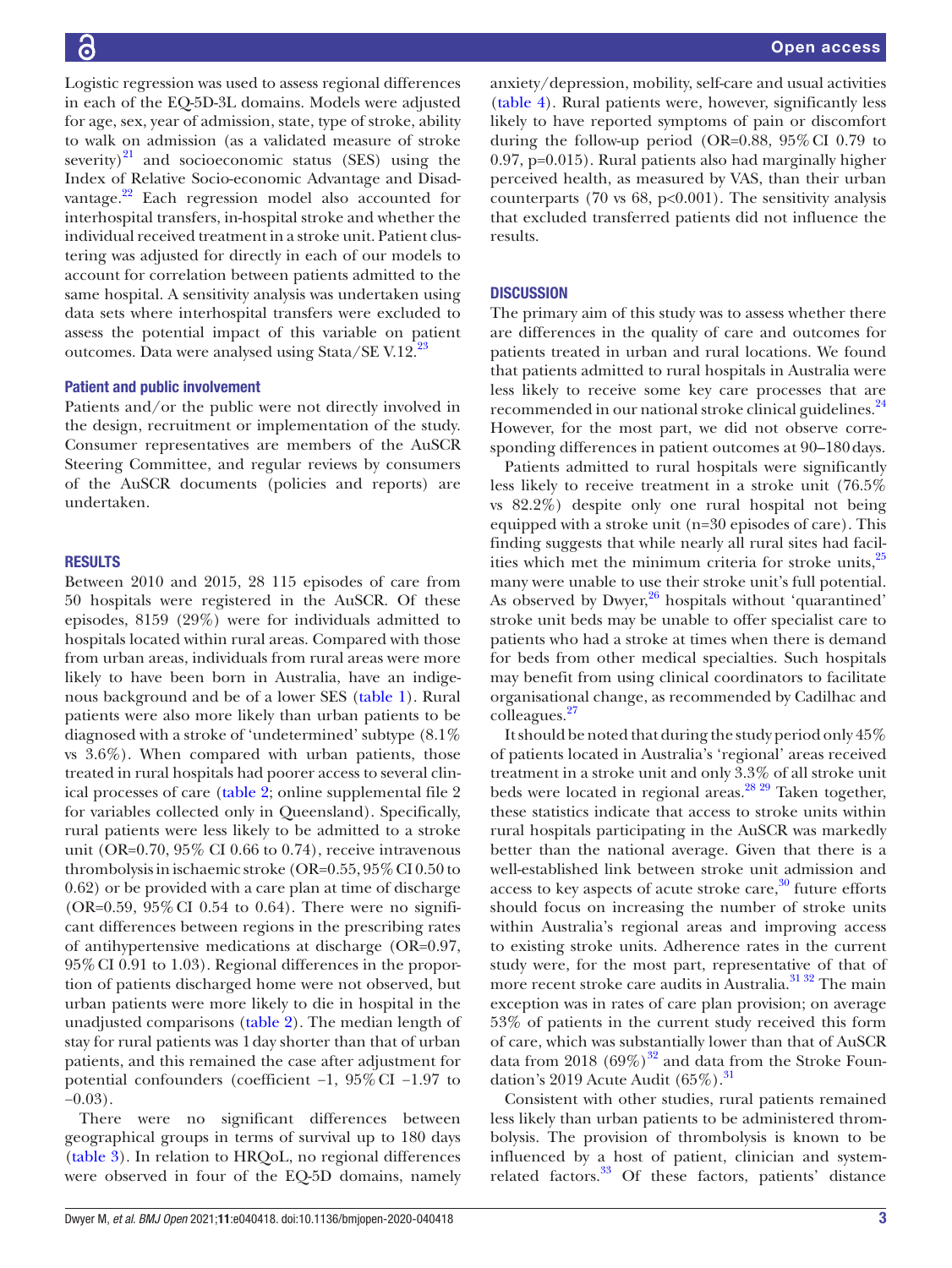<span id="page-3-0"></span>

| <b>Characteristics</b><br>P value<br>Urban, $n$ (%)<br>Rural, n (%)<br>Number of sites<br>25(50)<br>25(50)<br>Number of cases<br>19956 (71)<br>8159 (29)<br>Female<br>0.335<br>9095 (45.6)<br>3770 (46.2) |  |
|-----------------------------------------------------------------------------------------------------------------------------------------------------------------------------------------------------------|--|
|                                                                                                                                                                                                           |  |
|                                                                                                                                                                                                           |  |
|                                                                                                                                                                                                           |  |
|                                                                                                                                                                                                           |  |
| Age (years)                                                                                                                                                                                               |  |
| <65<br>0.030<br>4910 (24.6)<br>2095 (25.7)                                                                                                                                                                |  |
| $65 - 74$<br>4468 (22.4)<br>1887 (23.1)                                                                                                                                                                   |  |
| $75 - 84$<br>6141 (30.8)<br>2469 (30.3)                                                                                                                                                                   |  |
| $85+$<br>1707 (20.9)<br>4431 (22.2)                                                                                                                                                                       |  |
| 76.1 (65.2, 84.2)<br>75.4 (64.7, 83.6)<br>Median age in years (Q1, Q3)*<br>0.003                                                                                                                          |  |
| State                                                                                                                                                                                                     |  |
| <b>New South Wales</b><br>3252 (16.3)<br>805 (9.9)<br>< 0.001                                                                                                                                             |  |
| Queensland<br>6675 (33.4)<br>4401 (53.9)                                                                                                                                                                  |  |
| Tasmania<br>1118 (13.7)                                                                                                                                                                                   |  |
| Victoria<br>9133 (45.8)<br>1835 (22.5)                                                                                                                                                                    |  |
| Western Australia<br>896 (4.5)<br>ц.                                                                                                                                                                      |  |
| 11916 (59.7)<br>< 0.001<br>Born in Australia<br>6282 (77)                                                                                                                                                 |  |
| Aboriginal/Torres Strait Islander<br>174 (0.9)<br>262(3.2)<br>< 0.001                                                                                                                                     |  |
| Index of Relative Socio-Economic Advantage and Disadvantage                                                                                                                                               |  |
| Quintile 1 (most disadvantaged)<br>2557 (34.4)<br>2367 (12.3)<br>< 0.001                                                                                                                                  |  |
| Quintile 2<br>2764 (14.3)<br>1932 (26)                                                                                                                                                                    |  |
| Quintile 3<br>3335 (17.3)<br>1603 (21.6)                                                                                                                                                                  |  |
| Quintile 4<br>4837 (25.1)<br>1092 (14.7)                                                                                                                                                                  |  |
| Quintile 5 (most advantaged)<br>5986 (31)<br>244(3.3)                                                                                                                                                     |  |
| Able to walk on admission (stroke severity)<br>6055 (32.7)<br>2439 (34.6)<br>0.003                                                                                                                        |  |
| Stroke subtype                                                                                                                                                                                            |  |
| Intracerebral haemorrhagic<br>3247 (16.3)<br>< 0.001<br>1177 (14.4)                                                                                                                                       |  |
| Ischaemic<br>15962 (80.1)<br>6313 (77.5)                                                                                                                                                                  |  |
| Undetermined<br>709 (3.6)<br>658(8.1)                                                                                                                                                                     |  |
| 2191 (11.2)<br>1739 (21.6)<br>< 0.001<br>Transfer from other hospitals                                                                                                                                    |  |
| 0.008<br>1156 (5.9)<br>407 (5.1)<br>In-hospital stroke                                                                                                                                                    |  |
| Length of stay, median (Q1, Q3)* days<br>6(3, 10)<br>5(2, 8)<br>< 0.001                                                                                                                                   |  |
| 2216 (11.3)<br>< 0.001<br>Died in hospital <sup>+</sup><br>720 (9.5)                                                                                                                                      |  |
| Discharge destination                                                                                                                                                                                     |  |
| 7353 (41.4)<br>0.092<br>Home<br>2899 (39)                                                                                                                                                                 |  |
| Rehabilitation<br>6234 (35.1)<br>2137 (28.7)<br>< 0.001                                                                                                                                                   |  |
| 1057 (6)<br>< 0.001<br>Aged care<br>326(4.4)                                                                                                                                                              |  |
| Other<br>3096 (17.5)<br>2077 (27.9)<br>< 0.001                                                                                                                                                            |  |
| EQ-5D domains                                                                                                                                                                                             |  |
| <b>Mobility</b>                                                                                                                                                                                           |  |
| No problems<br>4171 (47.1)<br>1791 (48.4)                                                                                                                                                                 |  |
| Some problems<br>4056 (45.8)<br>1714 (46.4)                                                                                                                                                               |  |
| Extreme problems<br>< 0.001<br>631(7.1)<br>193 (5.2)                                                                                                                                                      |  |
| Self-care                                                                                                                                                                                                 |  |
| No problems<br>5784 (65.2)<br>2499 (67.4)                                                                                                                                                                 |  |
| Some problems<br>2012 (22.7)<br>872 (23.5)                                                                                                                                                                |  |

 $\overline{\partial}$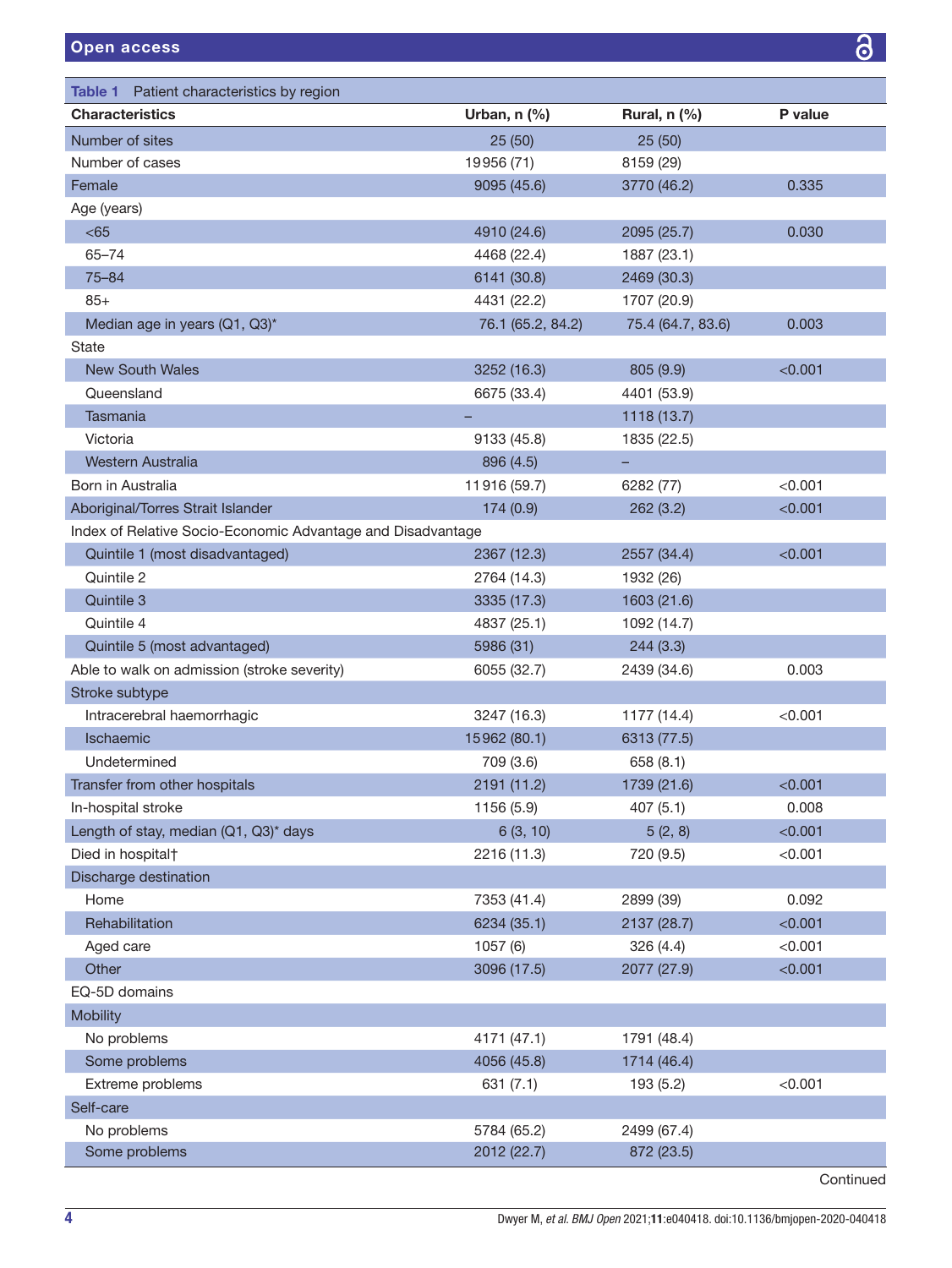| Continued<br>Table 1   |                |                |         |
|------------------------|----------------|----------------|---------|
| <b>Characteristics</b> | Urban, $n$ $%$ | Rural, $n$ $%$ | P value |
| Extreme problems       | 1069 (12.1)    | 339(9.1)       | < 0.001 |
| Usual activities       |                |                |         |
| No problems            | 3445 (38.9)    | 1448 (39.1)    |         |
| Some problems          | 3590 (40.6)    | 1571 (42.3)    |         |
| Extreme problems       | 1809 (20.5)    | 688 (18.6)     | 0.034   |
| Pain/discomfort        |                |                |         |
| No problems            | 4401 (50)      | 1876 (50.9)    |         |
| Some problems          | 3955 (44.9)    | 1622 (44)      |         |
| Extreme problems       | 446(5.1)       | 190(5.1)       | 0.621   |
| Anxiety/depression     |                |                |         |
| No problems            | 4632 (52.8)    | 1948 (52.9)    |         |
| Some problems          | 3630 (41.3)    | 1527 (41.5)    |         |
| Extreme problems       | 518 (5.9)      | 208(5.6)       | 0.860   |

\*Q1: 25th percentile; Q3: 75th percentile.

†<5% missing/not documented data.

EQ-5D, EuroQoL-5 Dimension.

to hospitals, accessing brain imaging after-hours and obtaining specialist input are among the most pertinent issues encountered by clinicians providing thrombolysis in rural areas.<sup>[34–36](#page-7-10)</sup> Rural-based clinicians in the Australian state of Victoria have been able to obtain specialist input and improve thrombolysis rates through the use of a tele-medicine programme.<sup>[37](#page-7-11)</sup> Such a system was implemented in the state of Victoria for a small part of the study period,  $37$ and as such may have influenced adherence rates in this group of hospitals. The use of telemedicine technology in all regional areas of the country is urgently needed in order to increase rates of thrombolysis administration.<sup>[38](#page-7-12)</sup>

We did not observe differences by location in rates of prescription for antihypertensive medications at hospital discharge. As has been noted previously,<sup>[39](#page-7-13)</sup> this may reflect the fact that the management of patients' blood pressure for primary or secondary prevention is not necessarily specific to stroke and does not require any additional resources. In any case, the rates

<span id="page-4-0"></span>

| <b>Table 2</b> Processes of care by region          |                                       |             |         |  |  |
|-----------------------------------------------------|---------------------------------------|-------------|---------|--|--|
|                                                     | Urban, $n$ (%) Rural, $n$ (%) P value |             |         |  |  |
| Evidence-based therapies (all states)               |                                       |             |         |  |  |
| Treated in a stroke<br>unit                         | 16408 (82.2)                          | 6241 (76.5) | < 0.001 |  |  |
| Intravenous<br>thrombolysis for<br>ischaemic stroke | 2007 (12.7)                           | 463(7.5)    | < 0.001 |  |  |
| Discharged on<br>antihypertensives                  | 12184 (70.6)                          | 4895 (69.9) | 0.315   |  |  |
| Care plan on<br>discharge to<br>community           | 4871 (61.3)                           | 1441 (44.7) | < 0.001 |  |  |

of prescription for antihypertensive medications at discharge from both regions were substantially less than expected based on previous AuSCR data, indicating that more work needs to be done to improve this aspect of evidence-based care.<sup>[40](#page-7-14)</sup>

Despite marked differences in access to stroke unit care and thrombolysis, we did not observe any regional differences in rates of survival at up to 180 days poststroke. This may be because access to acute stroke care, when considered in its entirety, was reasonably comparable between the study's urban and rural hospitals. This notion is supported by the fact that the study's rural hospitals, by virtue of their participation in the registry, are likely to be highly motivated to monitor and improve their provision of stroke care and perhaps are better resourced than other rural sites. Furthermore, there is evidence that within the state of Queensland ([online supplemental file 2\)](https://dx.doi.org/10.1136/bmjopen-2020-040418) patients in rural hospitals were provided evidence-based therapies

<span id="page-4-1"></span>

| <b>Table 3</b> Survival analysis of rural patients who had a stroke<br>as compared with urban patients |                    |                                |               |        |                                             |
|--------------------------------------------------------------------------------------------------------|--------------------|--------------------------------|---------------|--------|---------------------------------------------|
| Time to<br>death                                                                                       | Urban              | <b>Rural</b>                   | P<br>value HR | Model* |                                             |
|                                                                                                        | $n$ (%)            | $n$ (%)                        |               |        | 95% CI                                      |
| Up to 7 days 1750 (8.8) 769 (9.4)                                                                      |                    |                                | 0.081         | 0.98   | 0.79 to 1.21                                |
| $8 - 30$ days                                                                                          | 1242 (6.2) 491 (6) |                                | 0.608         |        | 1.02 0.87 to 1.20                           |
| 31-90 days                                                                                             |                    |                                |               |        | 745 (3.7) 265 (3.2) 0.055 0.88 0.73 to 1.06 |
| $91 - 180$<br>days                                                                                     |                    | 526 (2.6) 202 (2.5) 0.439 0.88 |               |        | 0.69 to 1.11                                |

\*Models were adjusted for age, sex, year of admission, state, type of stroke, ability to walk on admission, socioeconomic status, interhospital transfers, in-hospital stroke and stroke unit admission.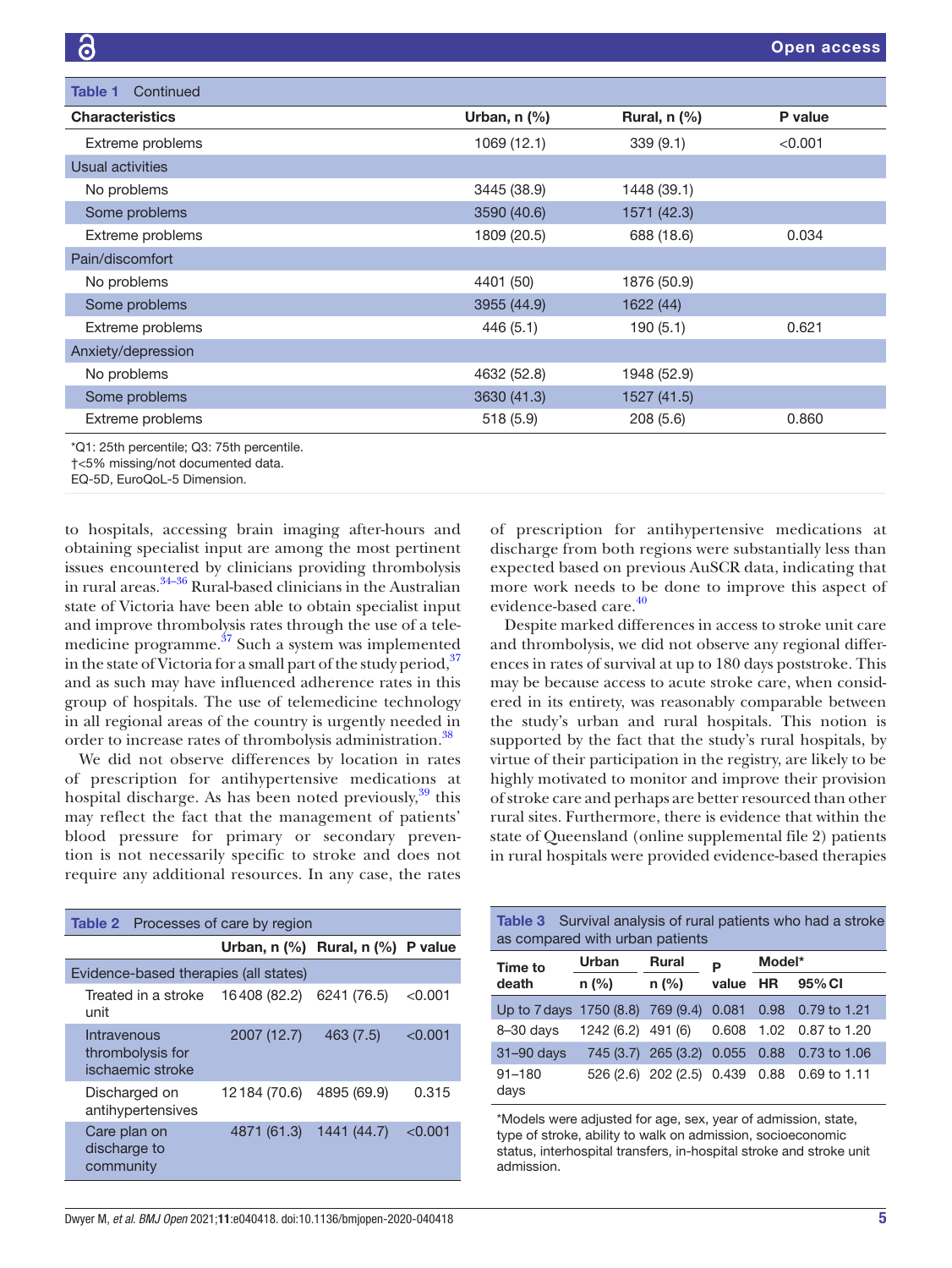<span id="page-5-0"></span>

| Outcomes at 90–180 days of follow-up of rural patients as compared with urban patients<br>Table 4 |                 |                |         |           |              |         |
|---------------------------------------------------------------------------------------------------|-----------------|----------------|---------|-----------|--------------|---------|
|                                                                                                   |                 |                |         | Model*    |              |         |
| <b>EQ-5D domains</b>                                                                              | Urban, n $(\%)$ | Rural, $n$ $%$ | P value | <b>OR</b> | 95% CI       | P value |
| <b>Mobility</b>                                                                                   | 4687 (52.9)     | 1907 (51.6)    | 0.169   | 1.02      | 0.92 to 1.13 | 0.717   |
| Self-care                                                                                         | 3081 (34.8)     | 1211 (32.6)    | 0.023   | 0.92      | 0.80 to 1.06 | 0.235   |
| Usual activities                                                                                  | 5399 (61)       | 2259 (60.9)    | 0.910   | 0.95      | 0.85 to 1.06 | 0.376   |
| Pain/discomfort                                                                                   | 4401 (50)       | 1812 (49.1)    | 0.376   | 0.88      | 0.79 to 0.97 | 0.015   |
| Anxiety/depression                                                                                | 4148 (47.2)     | 1735 (47.1)    | 0.890   | 0.98      | 0.87 to 1.10 | 0.759   |
| Median Visual Analoque Scale<br>score $(Q1, Q3)$                                                  | 68 (40, 80)     | 70 (50, 83)    | < 0.001 | -         |              |         |

\*Models were adjusted for age, sex, year of admission, state, type of stroke, ability to walk on admission, socioeconomic status, interhospital transfers, in-hospital stroke and stroke unit admission.

EQ-5D, EuroQoL-5 Dimension.

more often than those in urban hospitals. These differences warrant further research.

In relation to HRQoL, we observed that with the exception of the pain/discomfort domain, there were no significant regional differences in any of the EQ-5D domains or VAS scores. These findings stand in contrast to multiple surveys conducted by the Australian government in which rural residents had an overall lower self-reported health status.<sup>41 42</sup> The disparity between regions in terms of selfreported pain/discomfort may point towards regional differences in attitudes towards pain management. Indeed, literature on patients with cancer in Australia has highlighted that a culture of stoicism and self-reliance within rural areas can make individuals less likely to report symptoms of pain $43$  and delay seeking medical assistance.<sup>44</sup> There are other demographic factors which may partially explain this finding. For instance, previous researchers using the AuSCR data have found that patients who had a stroke requiring an interpreter are more likely to report symptoms of pain. $45$  Given that urban patients in this study were far less likely to have been born in Australia (ie, 59.7% vs 77%), the impact of the respondents' English-speaking ability on our findings cannot be discounted. Previous research using the AuSCR data has also highlighted that, other factors remaining equal, younger people from a lower SES are more likely to report symptoms of anxiety/depression.<sup>46</sup> We also found that rural patients had a significantly higher perceived health status than urban patients (70 vs 68 via VAS); however, it is unlikely that this difference represents a clinically relevant finding. $47$ 

Our study design and data have several limitations. First, we report data only up to 2015. As with clinical quality registries internationally, $48$  there is a delay in creating aggregate national samples from local sites due to data sharing, ethics and cleaning delays. Ongoing reporting of the AuSCR data to continue to monitor quality of care and outcomes for patients treated in urban and rural locations will ensure continued monitoring of this issue. Specific to this comparison, we acknowledge that the distribution of urban and rural patients in this study

(71% vs 29%) may not reflect that of the broader Australian hospital population, which recently stood at 64% and  $36\%$ , respectively.<sup>49</sup> We also did not use any data in relation to participants' residential addresses. It is therefore possible that some individuals who were admitted to urban hospitals resided in rural areas and vice versa. A further limitation is that our HRQoL data did not factor in patients' health prior to their stroke, meaning it is possible that some individuals' HRQoL deficits may relate to pre-existing conditions. Lastly, although we used patients' baseline walking ability as a validated measure of stroke severity, $^{21}$  the study may have benefited from the use of a more recognised scale, such as the National Institutes of Health Stroke Scale. Despite these limitations, our study is the first of its kind in Australia to comprehensively examine urban–rural differences in access to acute stroke care and the associated patient outcomes. To the best of the authors' knowledge, it is also among the first in the world to report on urban–rural differences in patients' quality of life poststroke.

#### **CONCLUSIONS**

This is the largest study to date examining geographical disparities in processes of stroke care and providing a benchmark for the development and testing of interventions that may have the potential to reduce the differences between rural and urban patients who had acute stroke. Interestingly, while we identified disparities in processes of care, we did not observe any association between geographical region and patient outcomes in terms of mortality or HRQoL. There are clear opportunities to better understand why the impact of these process of care variables on stroke outcomes are more pronounced in urban areas. Our findings underscore the importance of understanding how geographical area influences HRQoL and in turn how population disparities (such as life expectancy, income and indigenous status) across geographical areas may contribute to these differences; continued efforts to determine the impact of stroke care postdischarge are important. Future work in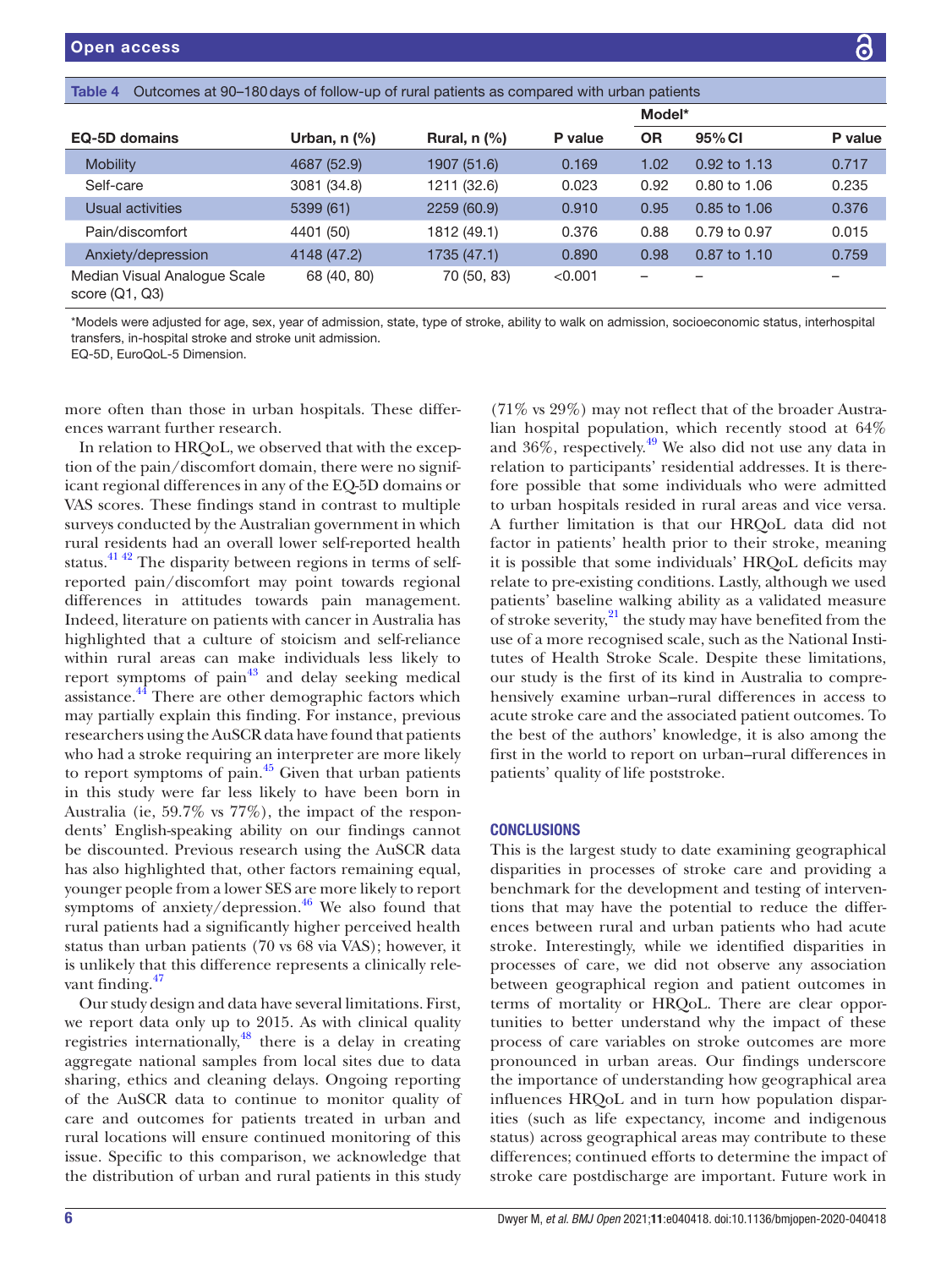this field should also focus on redressing the resourcing disparities, in particular increasing the number of rural hospitals which meet the minimum criteria for stroke unit care.

#### Author affiliations

<sup>1</sup> Tasmanian School of Medicine, College of Health and Medicine, University of Tasmania, Hobart, Tasmania, Australia

<sup>2</sup>School of Nursing, College of Health and Medicine, University of Tasmania, Launceston, Tasmania, Australia

<sup>3</sup>School of Pharmacy and Pharmacology, College of Health and Medicine, University of Tasmania, Hobart, Tasmania, Australia

<sup>4</sup> Centre of Education and Research Nursing and Midwifery, Royal Hobart Hospital, Hobart, Tasmania, Australia

5 Menzies Institute for Medical Research, University of Tasmania, Hobart, Tasmania, Australia

6 Department of Public Health Management, Pham Ngoc Thach University of Medicine, Ho Chi Minh City, Viet Nam

7 Neurology Department, Royal Hobart Hospital, Hobart, Tasmania, Australia

8 Princess Alexandra Hospital, QLD Health, Woolloongabba, Queensland, Australia <sup>9</sup>Townsville Hospital, QLD Health, Townsville, Queensland, Australia

<sup>10</sup> Orange and Bathurst Health Services, NSW Health, North Sydney, New South Wales, Australia

<sup>11</sup> Inpatient Rehabilitation, Echuca Regional Health, Echuca, Victoria, Australia

 $12$ Stroke and Ageing Research, Department of Medicine, School of Clinical Sciences, Monash University, Clayton, Victoria, Australia

<sup>13</sup>Florey Institute of Neuroscience and Mental Health, University of Melbourne, Melbourne, Victoria, Australia

<sup>14</sup>Department of Neuroscience, Central Clinical School, Monash University, Melbourne, Victoria, Australia

<sup>15</sup>Occupational Therapy Department, Alfred Hospital, Melbourne, Victoria, Australia

Twitter Hoang Phan [@thiphan8](https://twitter.com/thiphan8) and Natasha A Lannin [@A-4195-2013](https://twitter.com/A-4195-2013)

Contributors HC, MD, GMP, SG, KFo, KFr and DAC contributed to study design and concept. JK and DAC contributed to statistical analyses. HP, HC, LW, RW, FR and LA participated in manuscript preparation, editing and revision, and agreed on the final version of the paper. NAL contributed to interpretation of results and was heavily involved in the final preparation of the paper.

Funding The AuSCR was supported by grants from the NHMRC (1034415), Monash University, Queensland Health, Stroke Foundation, Allergan, Ipsen and Boehringer Ingelheim.

Competing interests DAC is the data custodian for the Australian Stroke Clinical Registry and is supported by a National Health and Medical Research Council fellowship (1154273). She has received grants paid to her institution from Stroke Foundation, Melbourne Health, Victorian Government, Queensland Government, Tasmanian Government, South Australian Government, Western Australian Government, Boehringer Ingelheim, Medtronic, Pfizer, Amgen and Shire. NAL is the Chair of the Management Committee of the Australian Stroke Clinical Registry and a member of the Stroke Foundation Clinical Council; NAL is supported by a Heart Foundation fellowship (102055).

Patient consent for publication Not required.

Ethics approval All participating hospitals have provided ethical and governance approvals for AuSCR data collection and analysis. Ethical approval was obtained from the AIHW to conduct data linkage to the NDI and from the Tasmanian Human Research Ethics Committee to conduct this data analysis (reference H0017787).

Provenance and peer review Not commissioned; externally peer reviewed.

Data availability statement Data are available upon reasonable request. Data may be obtained from a third party and are not publicly available. Contact can be made with the corresponding author for queries relating to unpublished data.

Supplemental material This content has been supplied by the author(s). It has not been vetted by BMJ Publishing Group Limited (BMJ) and may not have been peer-reviewed. Any opinions or recommendations discussed are solely those of the author(s) and are not endorsed by BMJ. BMJ disclaims all liability and responsibility arising from any reliance placed on the content. Where the content includes any translated material, BMJ does not warrant the accuracy and reliability of the translations (including but not limited to local regulations, clinical guidelines,

terminology, drug names and drug dosages), and is not responsible for any error and/or omissions arising from translation and adaptation or otherwise.

Open access This is an open access article distributed in accordance with the Creative Commons Attribution Non Commercial (CC BY-NC 4.0) license, which permits others to distribute, remix, adapt, build upon this work non-commercially, and license their derivative works on different terms, provided the original work is properly cited, appropriate credit is given, any changes made indicated, and the use is non-commercial. See: [http://creativecommons.org/licenses/by-nc/4.0/.](http://creativecommons.org/licenses/by-nc/4.0/)

#### ORCID iDs

Mitchell Dwyer <http://orcid.org/0000-0002-9956-2569> Gregory M Peterson<http://orcid.org/0000-0002-6764-3882> Hoang Phan<http://orcid.org/0000-0003-0506-2924> Dominique A Cadilhac<http://orcid.org/0000-0001-8162-682X> Natasha A Lannin<http://orcid.org/0000-0002-2066-8345>

#### REFERENCES

- <span id="page-6-0"></span>1 Dwyer M, Rehman S, Ottavi T, *et al*. Urban-rural differences in the care and outcomes of acute stroke patients: systematic review. *[J Neurol Sci](http://dx.doi.org/10.1016/j.jns.2018.12.021)* 2019;397:63–74.
- <span id="page-6-1"></span>2 Fleet R, Bussières S, Tounkara FK, *et al*. Rural versus urban academic hospital mortality following stroke in Canada. *[PLoS One](http://dx.doi.org/10.1371/journal.pone.0191151)* 2018;13:e0191151.
- 3 Harnod D, Choi W-M, Chang R-E, *et al*. Are major medical centers better for stroke and myocardial infarction patients in Taiwan? A nationwide population-based study. *[Int J Gerontol](http://dx.doi.org/10.1016/S1873-9598(10)70037-5)* 2010;4:137–42.
- 4 Lichtman JH, Leifheit-Limson EC, Jones SB, *et al*. 30-day riskstandardized mortality and readmission rates after ischemic stroke in critical access hospitals. *[Stroke](http://dx.doi.org/10.1161/STROKEAHA.112.665646)* 2012;43:2741–7.
- <span id="page-6-2"></span>5 Borhani-Haghighi A, Safari R, Heydari ST, *et al*. Hospital mortality associated with stroke in southern Iran. *[Iran J Med Sci](http://www.ncbi.nlm.nih.gov/pubmed/24293785)* 2013;38:314.
- 6 Hemphill JC, Newman J, Zhao S, *et al*. Hospital usage of early donot-resuscitate orders and outcome after intracerebral hemorrhage. *[Stroke](http://dx.doi.org/10.1161/01.STR.0000125858.71051.ca)* 2004;35:1130–4.
- 7 Ido MS, Bayakly R, Frankel M, *et al*. Administrative data linkage to evaluate a quality improvement program in acute stroke care, Georgia, 2006-2009. *[Prev Chronic Dis](http://dx.doi.org/10.5888/pcd12.140238)* 2015;12:E05.
- <span id="page-6-3"></span>8 Kilkenny MF, Dewey HM, Sundararajan V, *et al*. Readmissions after stroke: linked data from the Australian stroke clinical registry and hospital databases. *[Med J Aust](http://dx.doi.org/10.5694/mja15.00021)* 2015;203:102–6.
- 9 Saposnik G, Baibergenova A, O'Donnell M, *et al*. Hospital volume and stroke outcome: does it matter? *[Neurology](http://dx.doi.org/10.1212/01.wnl.0000268485.93349.58)* 2007;69:1142–51.
- 10 Thompson MP, Zhao X, Bekelis K, *et al*. Regional variation in 30-day ischemic stroke outcomes for Medicare beneficiaries treated in get with the Guidelines–Stroke hospitals. *[Circulation](http://dx.doi.org/10.1161/CIRCOUTCOMES.117.003604)* 2017;10.
- <span id="page-6-4"></span>11 Santos N, Tavares D, Dias F. Quality of life comparasion of elderly urban and rural stroke victims. *[Revista de Pesquisa: Cuidado é](http://dx.doi.org/10.9789/2175-5361.2014v6n1p387)  [Fundamental Online](http://dx.doi.org/10.9789/2175-5361.2014v6n1p387)* 2014;6:387–97.
- 12 Nuttaset Manimmanakorn M, Vichiansiri R, Nuntharuksa C. Quality of life after stroke rehabilitation among urban vs. rural patients in Thailand. *J Med Assoc Thai* 2008;9:394–9.
- <span id="page-6-5"></span>13 Cadilhac DA, Lannin NA, Anderson CS, *et al*. Protocol and pilot data for establishing the Australian stroke clinical Registry. *[Int J Stroke](http://dx.doi.org/10.1111/j.1747-4949.2010.00430.x)* 2010;5:217–26.
- <span id="page-6-6"></span>14 Cadilhac DA, Kilkenny MF, Levi CR, *et al*. Risk-adjusted hospital mortality rates for stroke: evidence from the Australian stroke clinical Registry (AuSCR). *[Med J Aust](http://dx.doi.org/10.5694/mja16.00525)* 2017;206:345–50.
- <span id="page-6-7"></span>15 National Stroke Foundation. National stroke audit: acute services report 2015, 2015. Available: [https://informme.org.au/en/stroke-data/](https://informme.org.au/en/stroke-data/Acute-audits) [Acute-audits](https://informme.org.au/en/stroke-data/Acute-audits)
- <span id="page-6-8"></span>16 Dillman DA. The design and administration of mail surveys. *[Annu Rev](http://dx.doi.org/10.1146/annurev.so.17.080191.001301)  [Sociol](http://dx.doi.org/10.1146/annurev.so.17.080191.001301)* 1991;17:225–49.
- <span id="page-6-9"></span>17 Lannin NA, Anderson C, Lim J, *et al*. Telephone follow-up was more expensive but more efficient than postal in a national stroke Registry. *[J Clin Epidemiol](http://dx.doi.org/10.1016/j.jclinepi.2013.03.005)* 2013;66:896–902.
- <span id="page-6-10"></span>18 EuroQol Group. EuroQol-a new facility for the measurement of health-related quality of life. *[Health Policy](http://dx.doi.org/10.1016/0168-8510(90)90421-9)* 1990;16:199–208.
- <span id="page-6-11"></span>19 Australian Bureau of Statistics. Australian standard geographical classification (ASGC),, 2011. Available: [http://www.abs.gov.au/](http://www.abs.gov.au/AUSSTATS/abs@.nsf/allprimarymainfeatures/8B8ABC8EC62D8F46CA2570AE000DD3B5?opendocument) [AUSSTATS/abs@.nsf/allprimarymainfeatures/8B8ABC8EC62D8F46](http://www.abs.gov.au/AUSSTATS/abs@.nsf/allprimarymainfeatures/8B8ABC8EC62D8F46CA2570AE000DD3B5?opendocument) [CA2570AE000DD3B5?opendocument](http://www.abs.gov.au/AUSSTATS/abs@.nsf/allprimarymainfeatures/8B8ABC8EC62D8F46CA2570AE000DD3B5?opendocument)
- <span id="page-6-12"></span>20 Statistics ABo. ABS Maps, 2020. Available: [https://itt.abs.gov.au/itt/r.](https://itt.abs.gov.au/itt/r.jsp?ABSMaps) [jsp?ABSMaps](https://itt.abs.gov.au/itt/r.jsp?ABSMaps)
- <span id="page-6-13"></span>21 Counsell C, Dennis M, McDowall M, *et al*. Predicting outcome after acute and subacute stroke. *[Stroke](http://dx.doi.org/10.1161/hs0402.105909)* 2002;33:1041–7.
- <span id="page-6-14"></span>22 Australian Bureau of Statistics. Socio-Economic indexes for areas (SEIFA), 2018. Available: [https://www.abs.gov.au/AUSSTATS/abs@.](https://www.abs.gov.au/AUSSTATS/abs@.nsf/Lookup/2033.0.55.001Main+Features12016?OpenDocument) [nsf/Lookup/2033.0.55.001Main+Features12016?OpenDocument](https://www.abs.gov.au/AUSSTATS/abs@.nsf/Lookup/2033.0.55.001Main+Features12016?OpenDocument)